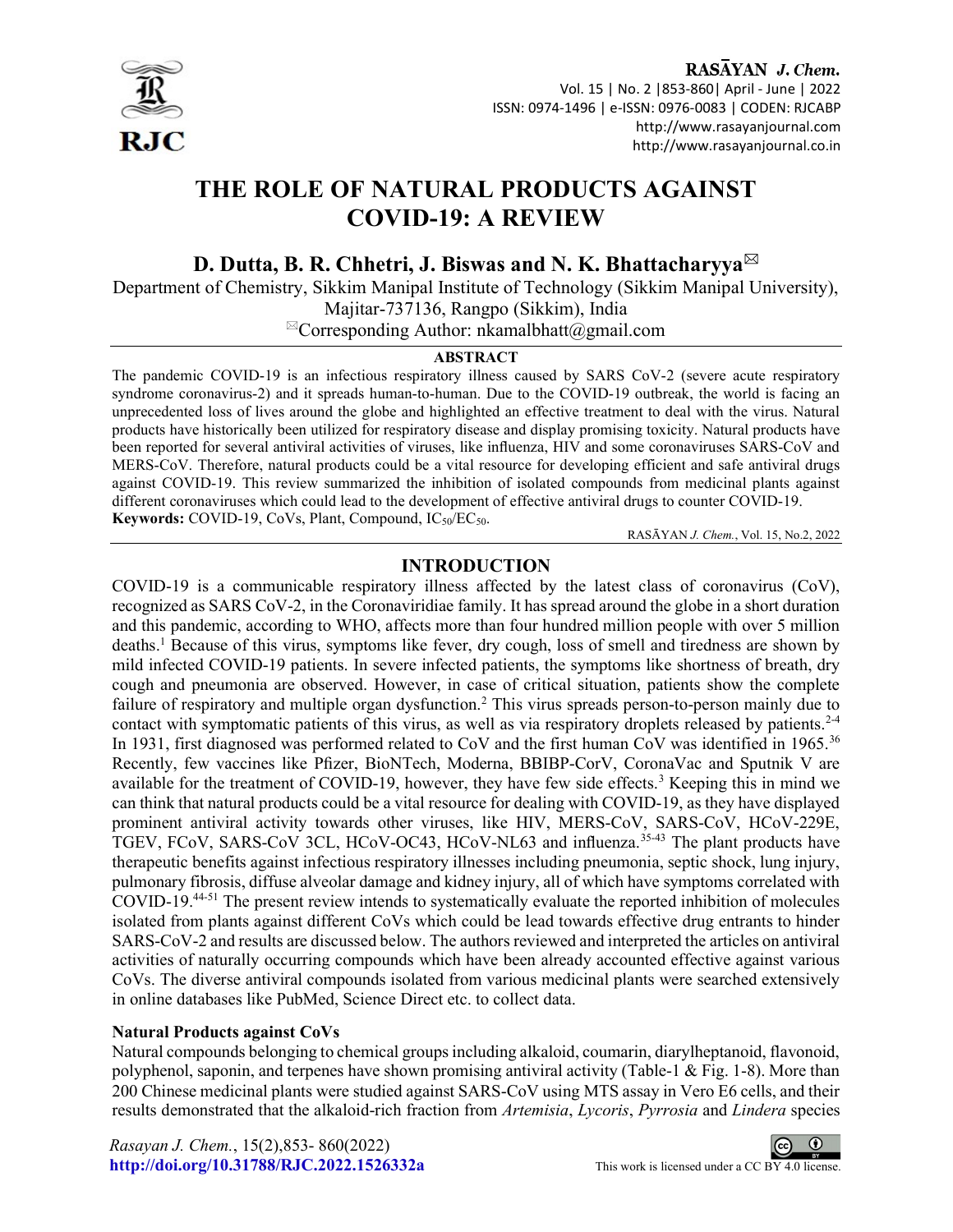#### RASAYAN J. Chem. Vol. 15 | No. 2 |853-860| April - June | 2022

were reported antiviral activity.<sup>42</sup> A study on 221 lignin- and terpene-derivatives of natural products for their antiviral activity reported that 20 compounds showed promising activity against SARS CoV using CPE assay in Vero E6 cell.<sup>34</sup> Over 312 plant species of Taiwan were studied against SARS-CoV by MTT assays in Vero E6 cells and found that the plants of the Polygonaceae family, Rheum officinale and Polygonum multiform exhibited effective antiviral activity.<sup>32</sup> Nine alkylated chalcones and four coumarins reported from the Apiaceae family against SARS-CoV3CL<sup>pro</sup> and PL<sup>pro</sup> reported they exhibited an effective inhibition against SARS-CoV3CL<sup>pro</sup>. Some diarylheptanoid derivatives showed inhibition against SARS-CoVPL<sup>pro</sup> compared with reference curcumin.<sup>9</sup> They also demonstrated that if catechol group with a  $\alpha$ ,  $\beta$ unsaturated carbonyl group is present, these compounds showed greater inhibition, whereas mono hydroxyl substitution lower the inhibitory effect.

| Plant               | Coronavirus | Compound                       | Coronavirus      | $IC_{50}/EC_{50}$       | References        |
|---------------------|-------------|--------------------------------|------------------|-------------------------|-------------------|
|                     |             |                                | Type targeted    | Values                  |                   |
| Aesculus            | Saponin     | Aescin 44                      | SARS-CoV         | $3.4 \mu$ mol/L         | $[7]$             |
| hippocastanum       |             |                                |                  |                         |                   |
| Allium sativum      | Alkaloid    | Capsaicin 1                    | SARS-CoV-2       |                         | [48]              |
| Alnus japonica      | Diarylhepta | Hirsutenone 40                 | SARS-CoV         | $4.1 \mu$ mol/L         | $[9]$             |
|                     | noid        | Rubranoside 38                 |                  | $7.2 \pm 2.2 \,\mu M$   | $[9]$             |
|                     |             | Curcumin 39                    |                  | $5.7 \mu M$             | $[9]$             |
| Angelica keiskei    | Chalcone    | Xanthoangelol 35               | SARS-CoV         | 11.4-130 μM             | [10]              |
|                     |             | Chalcones I-IX 37              |                  |                         |                   |
| Black tea           | Polyphenol  | Theaflavin 42                  | SARS-CoV         |                         | $[12]$            |
| <b>Broussonetia</b> | Flavonoid   | Isoliquiritigenin 18           | SARS-CoV         | $61.9 \pm 11.0 \,\mu M$ | [11]              |
| papyrifera          |             | Kaempferol 19                  |                  | $116.3 \pm 7.1 \mu M$   |                   |
|                     |             | Kazinol F 20                   |                  | 43.3±10.4 μM            |                   |
|                     |             | Broussochalcone B 36           |                  | 57.8±0.5 μM             |                   |
|                     |             | Papyrifavonol A 22             |                  | $103.6 \pm 17.4$        |                   |
|                     |             |                                |                  | $\mu$ M                 |                   |
| Boenninghausenia    | Coumarin    | Leptodactylone 68              | SARS-CoV         | $100 \mu g/mL$          | $[13]$            |
| sessilicarpa        |             |                                |                  |                         |                   |
| Bupleurum           | Glycoside   | Saikosaponin A 46              | SARS-CoV         | 8.6 mmol/L              | $[14]$            |
| chinense            |             |                                |                  |                         |                   |
|                     | Saponin     | Saikosaponin B <sub>2</sub> 47 | <b>HCoV-229E</b> | $1.7 \mu$ mol /L        |                   |
| CalophylluBlancooi  | Xanthone    | Blancoxanthone 61              | HCoV 229E        | $3 \mu g/ml$            | [15]              |
|                     |             | Pyranojacareubin 62            |                  | $15 \mu g/ml$           |                   |
| Cinnamomum          | Proanthocya | Procyanidin A2 70              | wtSARS-CoV       | 29.9 μM                 | $[46]$            |
| Verum               | nidin       | Procyanidin B1 71              |                  | $41.3 \mu M$            |                   |
|                     |             | CinnamtanninB1 72              |                  | 32.9 µM                 |                   |
| Cynanchum genus     | Alkaloid    | Tylophorine 5                  | <b>TGEV</b>      | 58±4 μM                 | $\lceil 5 \rceil$ |
|                     |             | 7-Methoxy                      |                  | $20 \pm 1 \mu M$        |                   |
|                     |             | cryptopleurine 8               |                  |                         |                   |
| Euphorbia           | Terpenoid   | 3β-friedelanol 56              | HCoV             | 132.4% at 5µg           | $[47]$            |
| neriifolia          |             | 3β-acetoxy-friedelane          |                  | 80.9% at 5µg            |                   |
|                     |             | 57                             |                  |                         |                   |
|                     |             | Friedelin 58 Epitaraxerol      |                  | 109.0% at 5µg           |                   |
|                     |             | 59                             |                  | 111.0% at 5µg           |                   |
| Ginkgo biloba       | Flavonoid   | Quercetin-3- $\beta$ -         | SARS-CoV         | 42.79µmol/L             | [14]              |
|                     |             | galactoside 32                 |                  |                         |                   |
| Galanthus nivalis   | Alkaloid    | Agglutinin                     | FCoV             | $0.0088$ nM             | [17]              |
|                     |             | Nelfinavir 9                   | FCoV             | $8.19 \mu M$            |                   |

Table-1: Some Natural Compounds with Anti-CoVs Effects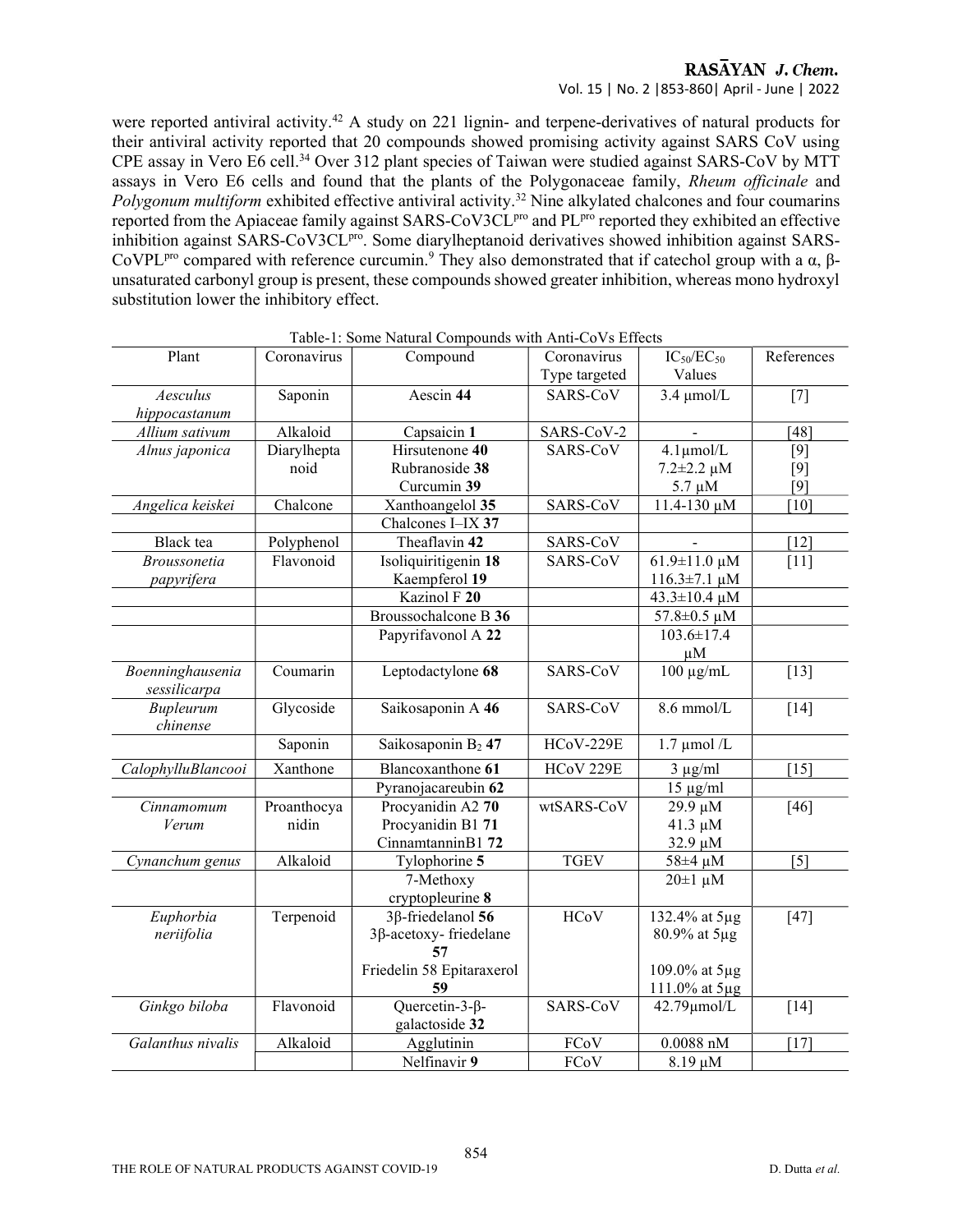RASAYAN J. Chem.

Vol. 15 | No. 2 |853-860| April - June | 2022

| Isatis indigotica    | Polyphenol   | Sinigrin 43             | SARS-CoV    | 217 µM                 | $[18]$             |
|----------------------|--------------|-------------------------|-------------|------------------------|--------------------|
|                      | Flavonoid    | $\beta$ -Sitosterol 63  |             | $1210 \mu M$           |                    |
|                      | Alkaloid     | Hesperetin 21           |             | $8.3 \mu M$ 217        |                    |
|                      |              | Indirubin 2             | SARS-CoV    | and 8.4 M              |                    |
|                      |              | Indican 3               | 3CL         |                        |                    |
| Licorice Root        | Saponin      | Glycyrrhizin 45         | SARS-CoV    | 364.5 µM               | [19]               |
| Lycoris Radiata      | Alkaloid     | Lycorine 4              | SARS-CoV    | 15.7 nmol/L            | $[42]$             |
| Myrica rubra         | Alkaloid     | Myricetin 64            | SARS-CoV    | $2.71 \mu$ mol/L       | [20]               |
| Polygonum            | Stilbenoid   | Resveratrol 65          | MERS-CoV    |                        | $[27]$             |
| cuspidatum           |              |                         |             |                        |                    |
| Panax ginseng        | Ginsenoside  | Ginsenoside-Rb1 60      | SARS-CoV    | $100 \mu$ mol/L        | [7]                |
| Psoraleacorylifolia  | Chalcone     | Isobavachalcone 34      | SARS-CoV    | $7.3 \pm 0.8 \mu M$    | [28]               |
| Psoralea corylifolia | Flavonoid    | Psoralidin 26           | SARS-CoV    | $4.2 \pm 1.0 \,\mu M$  | [28]               |
| Paulownia            | Flavonoid    | Tomentin A 23           | SARS-CoV    | $6.2 \pm 0.04 \mu M$   | $[33]$             |
| tomentosa            |              | Tomentin B 24           |             | $6.1 \pm 0.02 \mu M$   |                    |
|                      |              | Tomentin E 25           |             | $5.0 \pm 0.06 \mu M$   |                    |
|                      |              | 3'-O-Methyl diplacol 33 |             | $9.5 \pm 0.10 \mu M$   |                    |
| Rauvolfia            | Alkaloid     | Reserpine 13            | SARS-CoV    | $6.0 \mu$ mol/L        | $[7]$              |
| serpentina           |              |                         |             |                        |                    |
| Rheum palmatum       | Anthraquino  | Emodin 66               | SARS-CoV    | 200 µmol/L             | $[32]$             |
|                      | ne           |                         |             |                        |                    |
| Salvia miltiorrhiza  | Diterpenoid  | Dihydrotanshinone I 48  | MERS-CoV    | $1 \mu g/mL$           | [29]               |
| Stephania tetrandra  | Alkaloid     | Tetrandrine 11          | HCoV-OC43   | $0.33 \mu$ mol/L       | $[30]$             |
| Stephania japonica   | Alkaloid     | Cepharanthine 14        | SARS-CoV-2  | $0.98 \mu$ mol/L       | $\lceil 31 \rceil$ |
| Salvia miltiorrhiz   |              | Tanshinone 67           | SARS-CoV    | $0.7-30$ µmol/L        | [8]                |
| Strobilanthes cusia  | Alkaloid     | Indirubin 10            | HCoV-NL63   | $0.32 \mu M$           | $[17]$             |
|                      |              | Tryptanthrin 12         |             |                        |                    |
|                      |              | Indigodole A-B 15-16    |             |                        |                    |
| Scutellaria          | Flavone      | Scutellarein 27         | SARS-CoV    | $0.86 \mu$ mol/L       | $[20]$             |
| baicalensis          |              |                         |             |                        |                    |
| Triterygiumregelii   | Triterpenoid | Celastrol 51            | SARS-CoV    | $10.3 \mu$ mol/L       | $\lceil 21 \rceil$ |
|                      |              | Pristimerin 52          |             | $5.5 \mu$ mol/L        | $\lceil 21 \rceil$ |
|                      |              | Tingenone 53            |             | $9.9 \mu$ mol/L        | $\lceil 21 \rceil$ |
|                      |              | Iguesterin 54           |             | $2.6 \mu$ mol/L        | $\lceil 21 \rceil$ |
|                      | Polyphenol   | Tetra-O-galloyl-β-D-    |             | $4.5 \mu M$            | $[23]$             |
|                      |              | glucose 41              |             |                        |                    |
|                      | Flavonoid    | Luteolin 28             |             | $10.6 \mu M$           | $\left[23\right]$  |
| Torreyanucifera      | Flavonoid    | Amentoflavone 31        | SARS-CoV    | $8.3 \mu M$            | $[22]$             |
|                      |              | Luteolin 28             |             | $20.2 \mu M$           |                    |
|                      |              | Quercetin 29            |             | 23.8 µM                |                    |
|                      |              | Apigenin 30             |             | 280.8 µM               |                    |
| Salvia miltiorrhiza  | Diterpene    | Dihydrotanshinone I 48  | SARS-CoV    | $4.9 \pm 1.2 \mu M$    | [8]                |
|                      |              | Cryptotanshinone 50     |             | $0.8 \pm 0.2 \mu M$    |                    |
|                      |              | Tanshinone IIA 49       |             | $1.6 \pm 0.5 \mu M$    |                    |
|                      | Triterpene   | Schimperinone 55        | <b>PEDV</b> | $0.28 \pm 0.09 \mu M$  |                    |
| Torreya Nucifera     | Triterpene   | Tingenone 53            | SARS-CoV    | $9.9 \pm 0.1 \mu M$    | [22]               |
|                      |              | Iguesterin 54           |             | $2.6 \pm 0.3 \mu M$    |                    |
| Tribulus terrestris  | Cinnamic     | Terrestrimine 69        | SARS-CoV    | $15.8 \pm 0.6 \,\mu M$ | $[24]$             |
|                      | amide        |                         |             |                        |                    |
| Ziziphus jujuba      | Alkaloid     | Jubanine G 6            | <b>PEDV</b> | $13.41 \pm 1.13 \mu M$ | $[25]$             |
|                      |              | Jubanine H 7            |             | 4.49 $\pm$ 0.67 µM     |                    |
|                      |              | Nummularine B 16        |             | $6.17 \pm 0.50 \mu M$  |                    |
|                      |              |                         |             |                        |                    |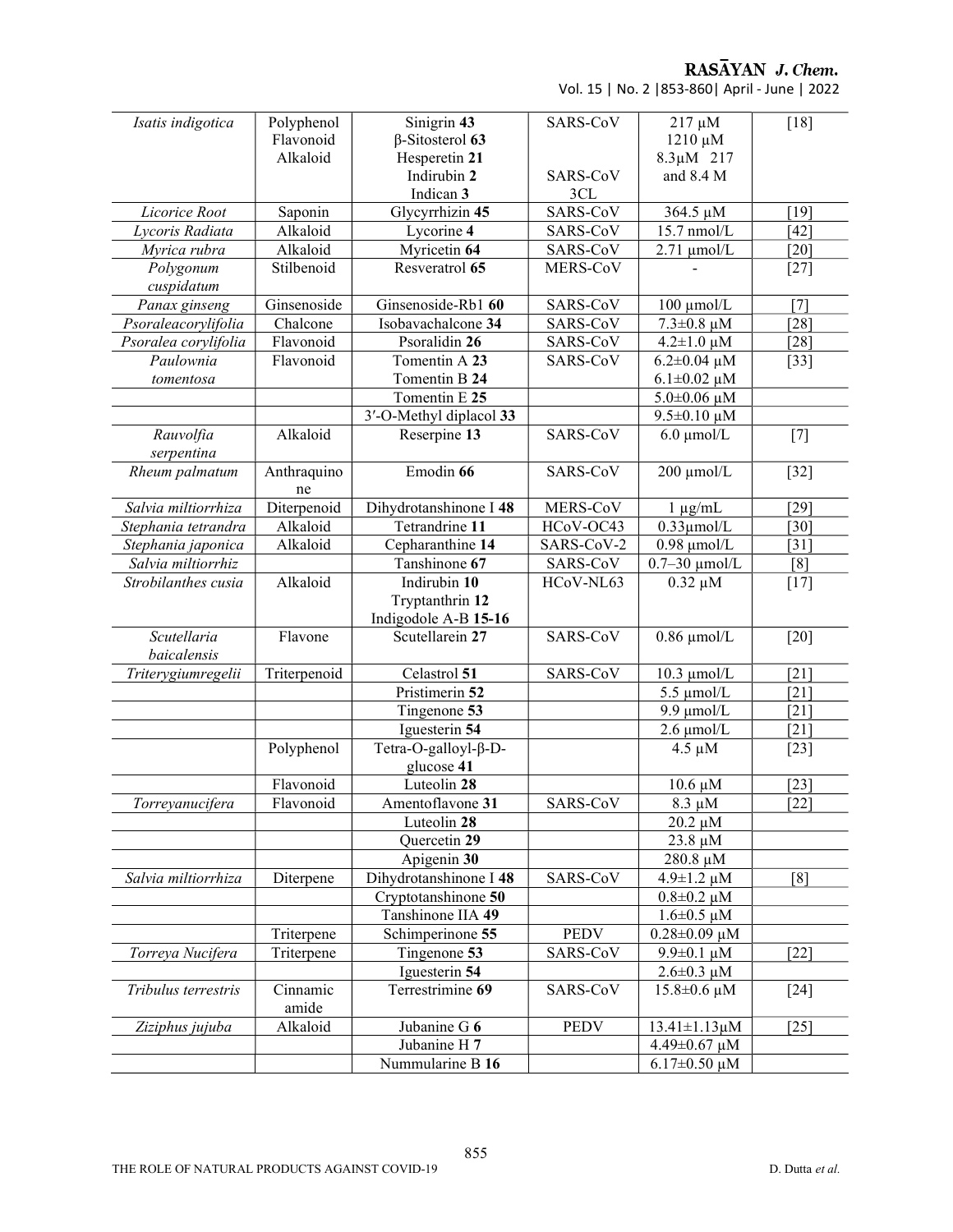RASAYAN J. Chem.

Vol. 15 | No. 2 |853-860| April - June | 2022



Fig.-1: Structures of Active Alkaloids Against Different CoVs



Fig.-2: Structures of Active Flavonoids Against Different CoVs



Fig.-3: Structures of Active Chalcones Against Different CoVs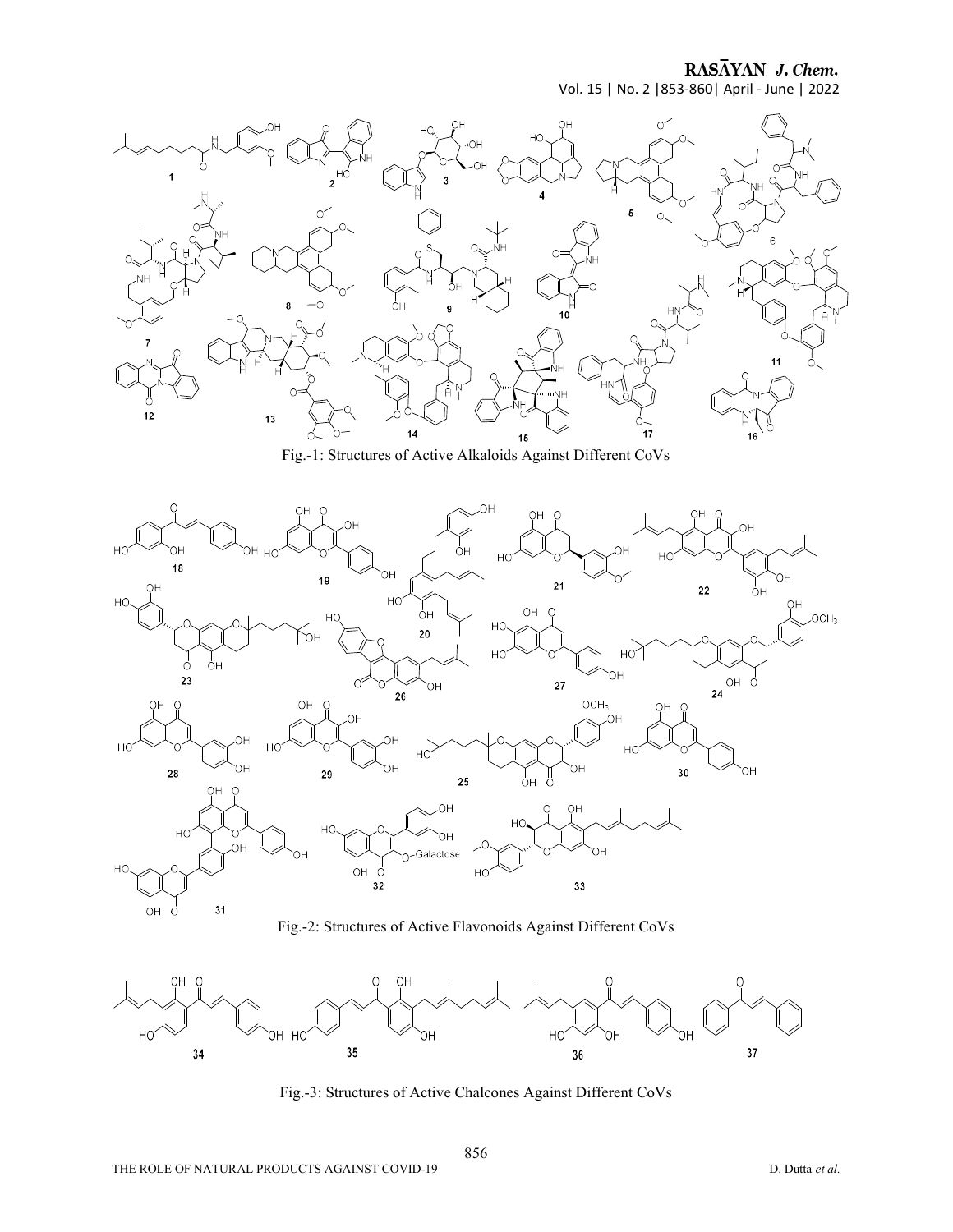RASAYAN J. Chem. Vol. 15 | No. 2 |853-860| April - June | 2022



Fig.-4: Structures of Active Diaryl heptanoids And Polyphenols Against Different CoVs



Fig.-5: Structures of Active Saponins Against Different CoVs



Fig.-6: Structures of Active Terpenoids Against Different CoVs



Fig.-7: Structures of Miscellaneous Molecules Against Different CoVs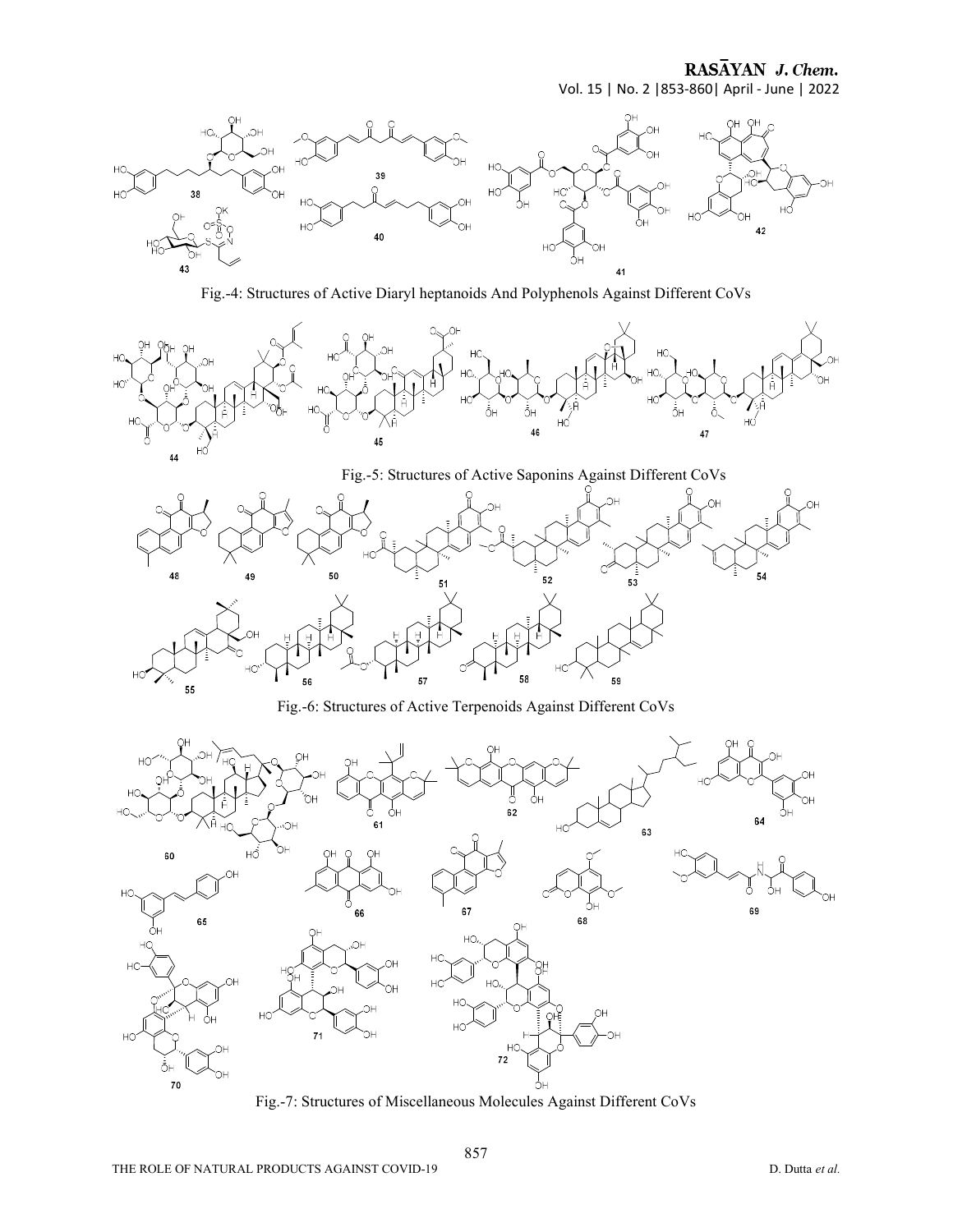

Fig.-8: Various Classes of Molecules from Plants Towards Different CoVs

## **CONCLUSION**

In recent years, CoVs are associated with several infectious respiratory illness outbreaks in humans. Due to the side effects of the vaccine or drug to treat COVID-19, there is a requirement for effective treatment to deal with the virus. In present review, we discussed several naturally occurring compounds that have exhibited significant anti-CoV agents and potential for COVID-19 treatment. Diverse phytochemicals belonging to the classes including alkaloids, flavonoids, chalcones, diarylheptanoids, polyphenols, terpenoids, and saponins were reported inhibition towards several CoVs. Therefore, natural products could be a vital resource for the treatment of COVID-19, as they have been shown to promise antiviral inhibition against various viruses.

## ACKNOWLEDGEMENT

The authors would like to acknowledge the Director, Sikkim Manipal Institute of Technology, Sikkim in executing this review article.

## **REFERENCES**

- 1. World Health Organization, Health emergencies Programme, Weekly operational update on COVID-19 (2022), https://www.who.int/publications/m/item/weekly-operational-update-on-covid-19---15 february-2022 (accessed 15.02.22)
- 2. R. Chakravarti, R. Singh, A. Ghosh, D. Dey, P. Sharma, R. Velayutham, S. Roy, D. Ghosh, RSC Advance, 11, 16711(2021), https://doi.org/10.1039/d1ra00644d
- 3. D.S. Chauhan, S. Yadav, M.A. Quraishi, Current Research in Green and Sustainable Chemistry, 4, 100114(2021), https://doi.org/10.1016/j.crgsc.2021.100114
- 4. A.R. Noviyanti, D.R. Eddy, Rukiah, Y. Deawati, Rasayan Journal of Chemistry, 14(2), 1006(2021), https://doi.org/10.31788/ RJC.2021.1426255
- 5. F.M. Ibrahim, H.A. Holik, A. Achmad, Rasayan Journal of Chemistry, 14(3), 1469(2021), https://doi.org/10.31788/ RJC.2021.1436172
- 6. R. Pemmereddy, K.S. Chandrashekhar, S.R.K. Pai, v. Pai, A. Mathew, B.V. Kamath, Rasayan Journal of Chemistry, 15(1), 1(2022), http://dx.doi.org/10.31788/RJC.2022.1516421
- 7. C.Y. Wu, J.T. Jan, S.H. Ma, C.J. Kuo, H.F. Juan and Y.S. Cheng, Proceedings of National Academy of Sciences, USA, 101, 10012(2004), https://doi.org/10.10.1073/pnas.0403596101
- 8. J.Y. Park, J.H. Kim, Y.M. Kim, H.J. Jeong, D.W. Kim, K.H. Park, Bioorganic and Medicinal Chemistry, 20, 5928(2012a), https://doi.org/10.1016/j.bmc.2012.07.038
- 9. J.Y. Park, H.J. Jeong, J.H. Kim, Y.M. Kim, S.J. Park, D. Kim, K.H. Park, W.S. Lee, Y.B. Ryu, Biological and Pharmaceutical Bulletin, 35, 2036(2012b), https://doi.org/10.1248/bpb.b12-00623
- 10. J.Y Park, J.A. Ko, D.W. Kim, Y.M. Kim, H.J. Kwon, H.J. Jeong, C.Y. Kim, K.H. Park, W.S. Lee, Y.B. Ryu, Journal of Enzyme Inhibition and Medicinal Chemistry, 31, 23(2016), https://doi.org/10.3109/14756366.2014.1003215
- 11. J.Y Park, H.Y. Yuk, H.W. Ryu, S.H. Lim, K.S. Kim, K.H. Park, Y.B. Ryu, W.S. Lee, Journal of Enzyme Inhibition and Medicinal Chemistry, 32, 504(2017), https://doi.org/10.1080/14756366.2016.1265519
- 12. J. Lung, Y.S. Lin, Y.H. Yang, Y.L. Chou, L.H. Shu, Y.C. Cheng, H.T. Liu, C.Y. Wu, Journal of Medical Virology, 92, 693(2020), https://doi.org/10.1002/jmv.25761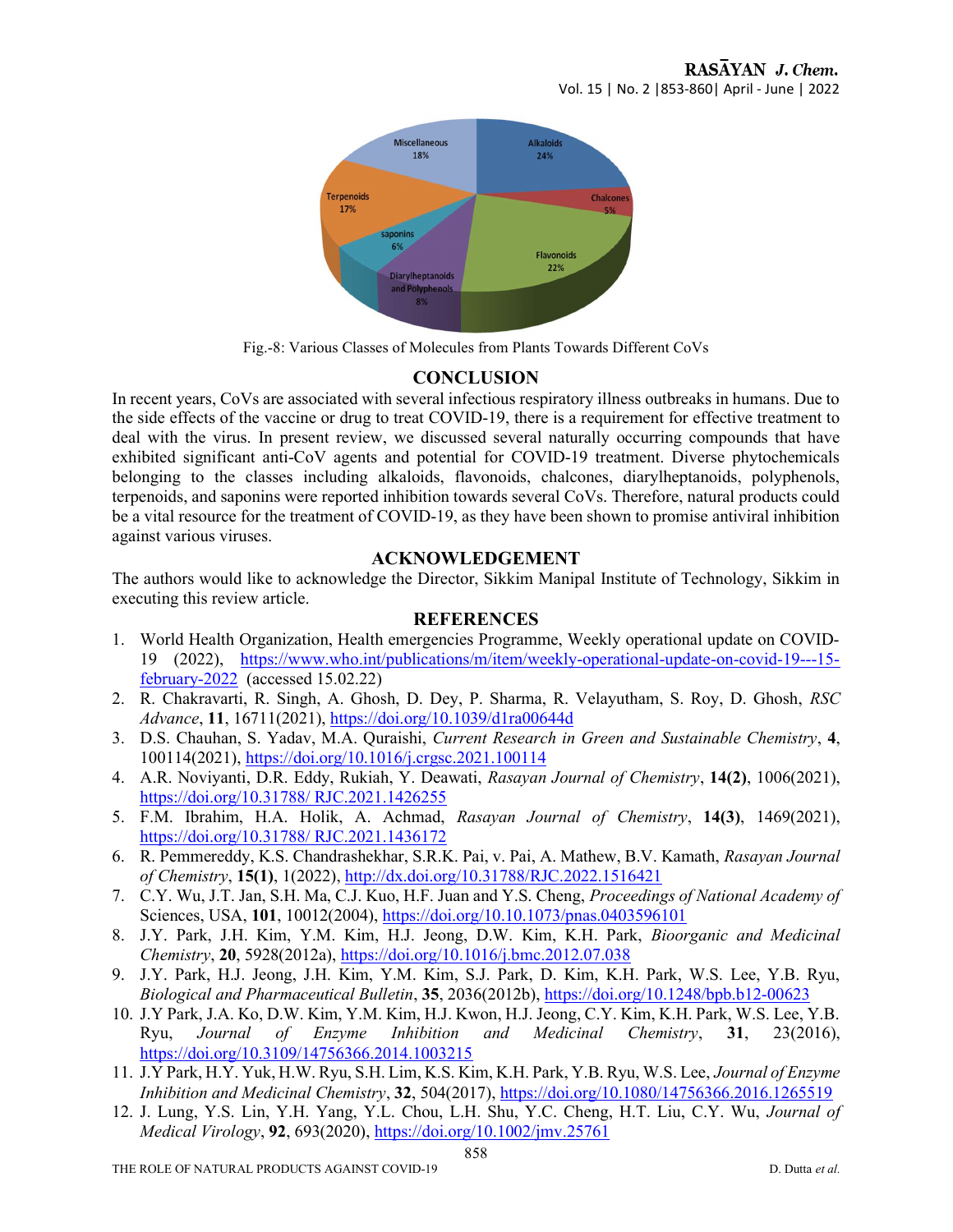- 13. Q.Y. Yang, X.Y. Tian, W.S. Fang, Journal of Asian Natural Products Research, 9, 59(2007), https://doi.org/10.1080/10286020500382397
- 14. P.W. Cheng, L.T. Ng, L.C. Chiang, C.C. Lin, Clinical and Experimental Pharmacology and Physiology, 33, 612(2006), https://doi.org/10.1111/j.1440-1681.2006.04415.x
- 15. Y.C. Shen, L.T. Wang, A.T. Khalil, L.C. Chiang, Chemical and Pharmaceutical Bulletin, 53, 244(2005), https://doi.org/10.1248/cpb.53.244
- 16. L. Chen, J. Li, C. Luo, H. Liu, W. Xu, G. Chen, Bioorganic and Medicinal Chemistry, 14, 8295(2006), https://doi.org/10.1016/j.bmc.2006.09.014
- 17. Y.C. Tsai, C.L. Lee, H.R. Yen, Y.S. Chang, Y.P. Lin, S.H. Huang, C.W. Lin, Biomolecules, 10, 366(2020), https://doi.org/10.3390/biom10030366
- 18. C.W. Lin, F.J. Tsai, C.H. Tsai, C.C. Lai, L. Wan, T.Y. Ho, C.C. Hsieh, P.D. Chao, Antiviral Research, 68, 36(2005), https://doi.org/10.1016/j.antiviral.2005.07.002
- 19. J. Cinatl, B. Morgenstern, G. Bauer, P. Chandra, H. Rabenau, H.W. Doerr, Lancet, 361, 2045(2003), https://doi.org/10.1016/s0140-6736(03)13615-x
- 20. M.S. Yu, J. Lee, J.M. Lee, Y. Kim, Y.W. Chin, J.G. Jee, Bioorganic and Medicinal Chemistry Letters, 22, 4049(2012), https://doi.org/10.1016/j.bmcl.2012.04.081
- 21. Y.B. Ryu, S.J. Park, Y.M. Kim, J.Y. Lee, W.D. Seo, J.S. Chang, K.H. Park, M.C. Rho, W.S. Lee, Bioorganic and Medicinal Chemistry Letters, 20, 1873(2010a), https://doi.org/10.1016/j.bmcl.2010.01.152
- 22. Y.B. Ryu, H.J. Jeong, J.H. Kim, Y.M. Kim, J.Y. Park, D. Kim, T.T. Nguyen, S.J. Park, J.S. Chang, K.H. Park, M.C. Rho, W.S. Lee, Bioorganic and Medicinal Chemistry, 18, 7940(2010b), https://doi.org/10.1016/j.bmc.2010.09.035
- 23. L. Yi, Z. Li, K. Yuan, X. Qu, Chen, G. Wang, H. Zhang, H. Luo, L. Zhu, P. Jiang, L. Chen, Y. Shen, M. Luo, G. Zuo, J. Hu, D. Duan, Y. Nie, X. Shi, W. Wang, Y. Han, T. Li, Y. Liu, M. Ding, H. Deng, X. Xu, Journal of virology, 78, 11334(2004), https://doi.org/10.1128/JVI.78.20.11334-11339.2004
- 24. Y.H. Song, D.W. Kim, M.J. Curtis-Long, H.J. Yuk, Y. Wang, N. Zhuang, K.H. Lee, K.S. Jeon, K.H. Park, Biological and Pharmaceutical Bulletin, 37, 1021(2014), https://doi.org/10.1248/bpb.b14-00026
- 25. K.B. Kang, G. Ming, G.J. Kim, T.K. Ha, H. Choi, W.K. Oh, S.H. Sung, Phytochemistry, 119, 90(2015), https://doi.org/10.1016/j.phytochem.2015.09.001
- 26. G. Hoever, L. Baltina, M. Michaelis, R. Kondratenko, L. Baltina, G.A. Tolstikov, Journal of Medicinal Chemistry, 48, 1256(2005), https://doi.org/10.1021/jm0493008
- 27. S.C. Lin, C.T. Ho, W.H. Chuo, S. Li, T.T. Wang, C.C. Lin, BMC Infect Disease, 17, 144(2017), https://doi.org/10.1186/s12879-017-2253-8
- 28. D.W. Kim, K.H. Seo, M.J. Curtis-Long, K.Y. Oh, J.W. Oh, J.K. Cho, K.H. Lee, K.H. Park, Journal of Enzyme Inhibition and Medicinal Chemistry, 29, 59(2014), https://doi.org/10.3109/14756366.2012.753591
- 29. J.Y. Kim, Y.I. Kim, S.J. Park, I.K. Kim, Y.K. Choi, S.H. Kim, International Journal of Antimicrobial Agents, 52, 730(2018), https://doi.org/10.1016/j.ijantimicag.2018.05.003
- 30. D.E. Kim, J.S. Min, M.S. Jang, J.Y. Lee, Y.S. Shin, C.M. Park, J.H. Song, H.R. Kim, S. Kim, Y.H. Jin, S. Kwon, Biomolecules, 9, 696(2019), https://doi.org/10.3390/biom9110696
- 31. H.H. Fan, L.Q. Wang, W.L. Liu, X.P. An, Z.D. Liu, X.Q. He, Chinese Medicinal Journal (Engl) 133, 1051(2020), https://doi.org/10.1097/CM9.0000000000000797
- 32. T.Y. Ho, S.L. Wu, J.C. Chen, C.C. Li, C.Y. Hsiang, Antiviral Research, 74, 92(2007), https://doi.org/10.1016/j.antiviral.2006.04.014
- 33. J.K. Cho, M.J. Curtis-Long, K.H. Lee, D.W. Kim, H.W. Ryu, H.J. Yuk, K.H. Park, Bioorganic and Medicinal Chemistry, 21, 3051(2013), https://doi.org/10.1016/j.bmc.2013.03.027
- 34. C.C. Wen, Y.H. Kuo, J.T. Jan, P.H. Liang, S.T. Wang, H.G. Liu, C.K. Lee, S.T. Chang, C.J. Kuo, S.S. Lee, C.C. Hou, P.W. Hsiao, S.C. Chien, L.F. Shyur, N.S. Yang, *Journal of Medicinal Chemistry*, 50, 4087(2007), https://doi.org/10.1021/jm070295s
- 35. S. Panyod, C.T. Ho, L.Y. Sheen, Journal of Traditional and Complementary Medicine, 10, 420(2020), https://doi.org/10.1016/j.jtcme.2020.05.004